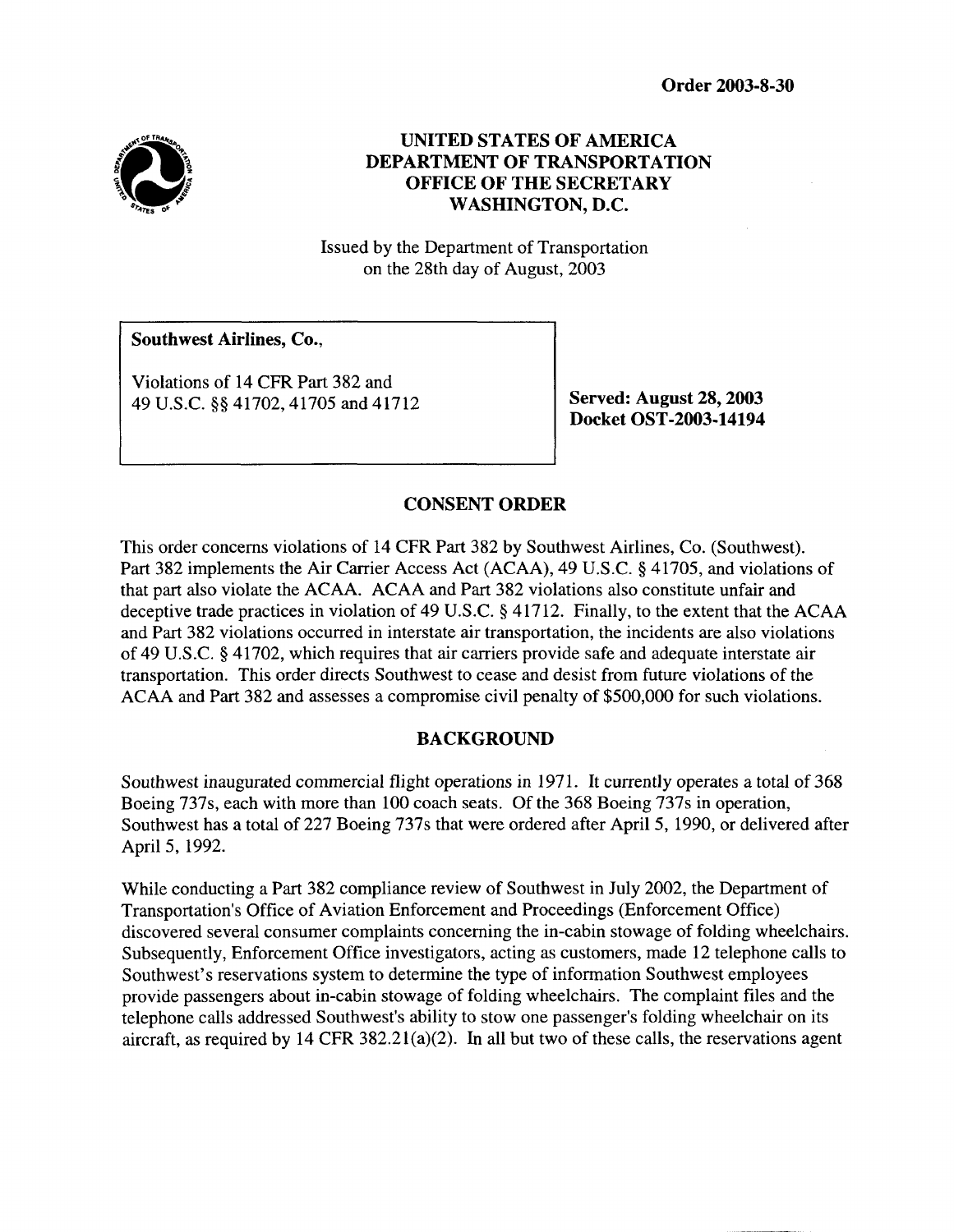stated that Southwest's aircraft could not accommodate a passenger's folding wheelchair inside the cabin.'

The Enforcement Office visited Southwest's headquarters on August 16,2002, during which the office notified the carrier of these areas of concern. The Enforcement Office followed this meeting with a letter, dated October 8,2002, requesting information concerning Southwest's compliance with 14 CFR  $382.21(a)(2)$  in providing in-cabin stowage of folding wheelchairs. Southwest initially responded to this request on November 9,2002, and then sent a follow-up response letter on December 9,2002.

With regard to in-cabin wheelchair stowage, Southwest stated that its aircraft "do have **a**  designated priority stowage space for at least one standard-size folding wheelchair in the passenger cabin. Southwest has designated the overhead stowage bins ("OHBs") as the folding wheelchair priority stowage space on all of our aircraft. We acknowledge that some types of folding wheelchairs may not fit in our OHBs, such as those without quick-release removable wheels and/or having frames that only partially collapse." Southwest added, that to create an incabin stowage space for wheelchairs that do not fit in the overhead bin, it would retrofit the left aft windscreen of each of its Boeing 737 aircraft, including those aircraft that are not subject to the provisions of 14 CFR 382.21(a). According to Southwest, this space would be a closet in which a greater number and additional types of folding wheelchairs could be stowed. Southwest further stated that it would include this new wheelchair stowage area on all of its future aircraft.

### **APPLICABLE SECTIONS OF 14 CFR PART 382**

The ACAA and Part 382 forbid discrimination in the provision of air transportation against qualified individuals with disabilities. **See** 14 CFR 382.7(a)( 1). Specifically at issue in this case is section  $382.21(a)(2)$ , which requires that "[a]ircraft with 100 or more passenger seats shall have a priority space in the cabin designated for stowage of at least one folding wheelchair."<sup>2</sup> Under this section, the term "folding" refers to the accordion-like movement of a wheelchair, where the two sides of the frame are brought together. The term "folding" does not anticipate disassembly, including the removal of the large or small wheels of the wheelchair.<sup>3</sup> The term

<sup>&</sup>lt;sup>1</sup> Several of the Enforcement Office's Transportation Industry Analysts ("TIA") made 12 separate telephone calls to Southwest's reservations center and spoke with 12 different reservations agents over two days, July 24-25,2002. During each call, the TIA represented that he or she was traveling with a collapsible folding wheelchair and would like to stow it inside the cabin of the aircraft. In response to these representations, all but two agents stated that the wheelchair would have to be stowed in the belly of the aircraft. Two of the agents told the TIA that they could go in the overhead bin if the wheelchair would fit, but if it did not, then it would have to be stored in the belly of the aircraft.

<sup>&</sup>lt;sup>2</sup> Section 382.21(a) explains that this requirement applies to "new aircraft operated under 14 CFR part 121 and ordered by the carrier after April 5, 1990 **or** delivered to the carrier after April 5, 1992," (hereinafter referred to as "new" aircraft).

<sup>&</sup>lt;sup>3</sup> This understanding relies on the plain meaning of the word "folding." For example, Webster's Ninth New Collegiate Dictionary defines the term "folding" as: "to lay one part over another part of. . . to reduce the length or bulk of by doubling over . . . to clasp together . . . a part doubled or laid over another part . . . . "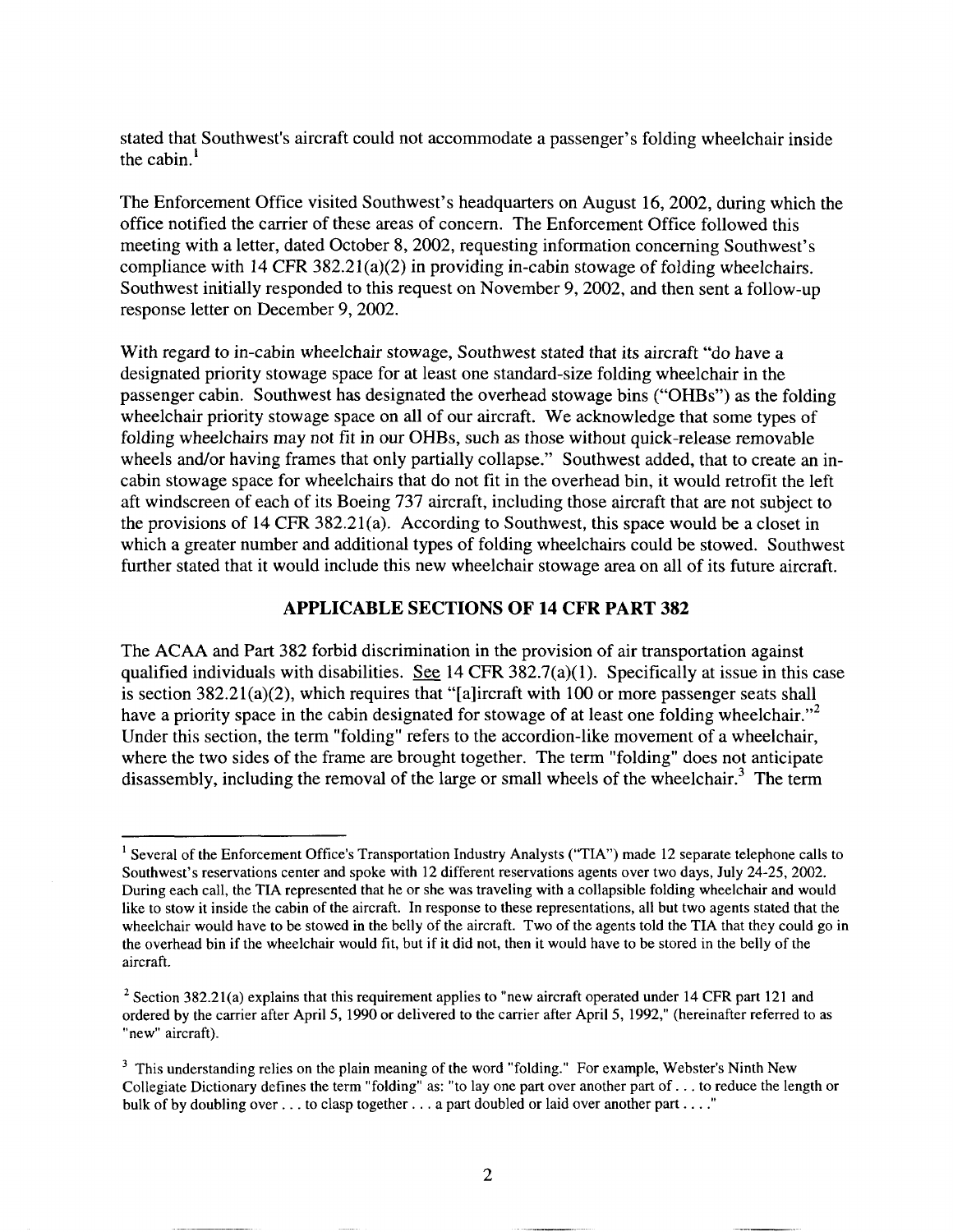"wheelchair" refers to standard-size wheelchairs. $<sup>4</sup>$  Taking these terms together, section</sup> 382.21(a)(2) requires that all new aircraft with 100 or more seats maintain a space that is large enough to stow one passenger's standard-size folding wheelchair on a priority basis.

In addition to the ACAA and **Part** 382, the issues described above appear to involve unfair and deceptive trade practices in violation of 49 U.S.C. § 41712. To the extent that the apparent ACAA and **Part** 382 violations occurred in interstate air transportation, the incidents are also violations of 49 U.S.C. **3** 41702, which requires that air carriers provide safe and adequate interstate air transportation.

#### **ANALYSIS**

This order covers the issue of the stowage of one passenger's standard-size folding wheelchair inside the cabin of Southwest's Boeing 737s. With regard to wheelchair stowage, Southwest denies that prior to this investigation its aircraft did not contain enough space for the stowage of one passenger's standard-size folding wheelchair. However, after notification by the Enforcement Office of its concerns, Southwest has agreed to retrofit the left aft windscreen of its entire fleet of Boeing 737s to permit stowage of a folding wheelchair that otherwise would not fit in an overhead bin. Southwest believes that this process will take **14** months to complete. Although the Enforcement Office appreciates Southwest's willingness to create a space to stow a passenger's standard-size folding wheelchair, the office views the carrier's failure initially to provide the proper accommodation under 14 CFR **3** 382.21(a)(2) seriously. After careful consideration of all the facts surrounding this matter, including the explanation and arguments set forth by Southwest, the Enforcement Office continues to believe that enforcement action is warranted. In order to avoid litigation on this matter, Southwest has agreed to settle these matters, without admitting **to** a violation of the Air Carrier Access Act, and enter into this consent order directing it to cease and desist from future similar violations and to the assessment of a civil penalty.

In mitigation, Southwest notes that it routinely ranks first in the monthly DOT Air Travel Consumer Report, based on the fact that, among major carriers, it receives the smallest number of consumer complaints as submitted to the Department. Additionally, Southwest states that it has earned an admiral reputation for customer service among airline passengers with disabilities. Southwest states that in a recent 2003 research study entitled "Adults with Disabilities: Travel and Hospitality," conducted by HarrisInteractive® for the Open Doors Organization, it was found to be the carrier most often flown by the "heavy airline user" category of air travelers with disabilities (i.e., passengers with disabilities who fly by commercial carrier three or more times every two years). Moreover, according to Southwest, sixty-six percent of those polled gave Southwest Airlines the highest rating for accommodating the needs of air travelers with disabilities.

Our interpretation of "wheelchair" as used in *5* 382.21(a)(2) is within the meaning of the generic term "wheelchair," which has no limitation as to size in and of itself, or as used in the regulation (other than folding). **A**  major wheelchair manufacturer has represented to the Department of Transportation that the following dimensions characterize **a** standard-size wheelchair, when folded: 13 inches wide **by** 36 inches high by 42-50 inches long.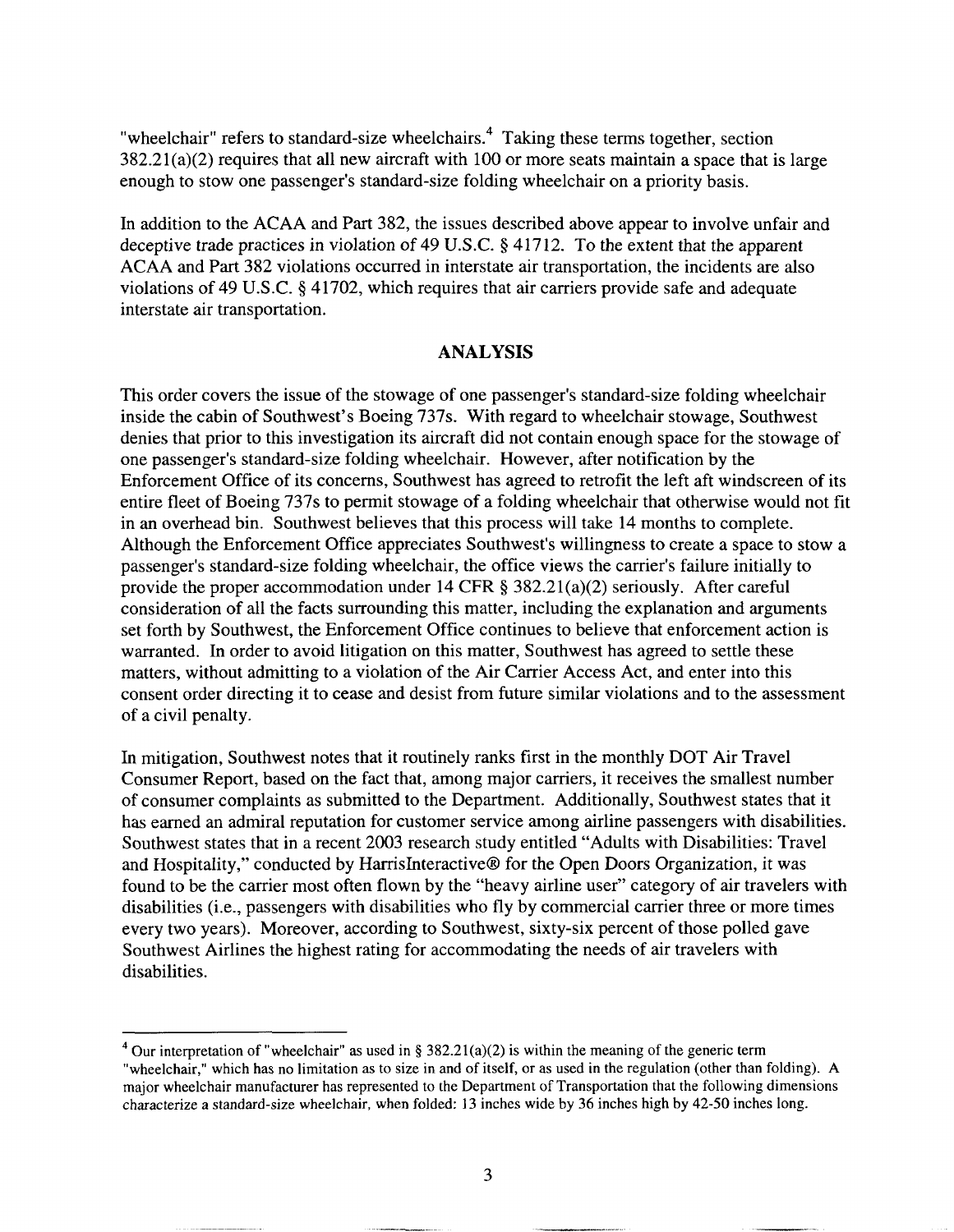By this order, the Department finds that Southwest failed to act in accordance with the ACAA and **Part** 382 in failing to provide for a space to stow one passenger's standard-size folding wheelchair inside the cabin on new aircraft with at least 100 seats. This order directs Southwest to cease and desist from similar violations in the future and assesses a civil penalty of \$500,000 in compromise of the penalties otherwise assessable under 49 U.S.C. **0** 46301. Southwest will be credited up to \$450,000 for costs associated with its future work in retrofitting its 141 Boeing 737s that were ordered prior to April 5, 1990, or delivered before April 5, 1992, with a type of closet that will be capable of being used for in-cabin stowage of a standard-size folding wheelchair.<sup>5</sup>

In addition to imposing a civil penalty, this order directs Southwest to comply with section  $382.21(a)(2)$  and provide a space to stow one passenger's standard-size folding wheelchair on new aircraft with 100 or more passenger seats. This order also directs that Southwest notify the Enforcement Office within 30 days if it changes its designated space for the stowage of passenger's standard-size folding wheelchairs. Finally, this order directs that Southwest complete the attached accessibility checklist and return it to the Enforcement Office within 30 days of the date of this order.

We believe that this consent agreement and the penalty it assesses will provide a strong incentive for Southwest and other carriers to comply with the ACAA and 14 CFR **Part** 382.

This order is issued under the authority contained in 49 CFR 1.57a and 14 CFR 382.15.

# **ACCORDINGLY,**

- 1. Based on the above discussion, we approve this settlement and the provisions of this order **as** being in the public interest;
- 2. We find that Southwest Airlines violated the requirements of 14 CFR 382.21(a)(2) by failing to provide space to stow one passenger's standard-size folding wheelchair in the passenger cabin of its aircraft ordered by Southwest after April 5, 1990, or delivered to Southwest after April 5, 1992;
- 3. We find that to the extent the violations described in ordering paragraph 2 occurred in interstate air transportation, the conduct violated 49 U.S.C. **8** 41702;
- 4. We find that the violations described in ordering paragraph 2 involved unfair and deceptive practices and thereby violated 49 U.S.C. § 41712;

<sup>&</sup>lt;sup>5</sup> Enforcement Office staff have observed a demonstration of this capability using a mock up of the new bulkhead closet. Southwest's decision to create an actual closet, dedicated to the in-cabin stowage of wheelchairs, clearly demonstrates Southwest's desire to follow both the law and the spirit of 14 CFR 382.21(a). In addition, the Enforcement Office views the creation of such a closet space to be the optimal method of complying with 382.21(a) and that has been considered by it in agreeing *to* this settlement.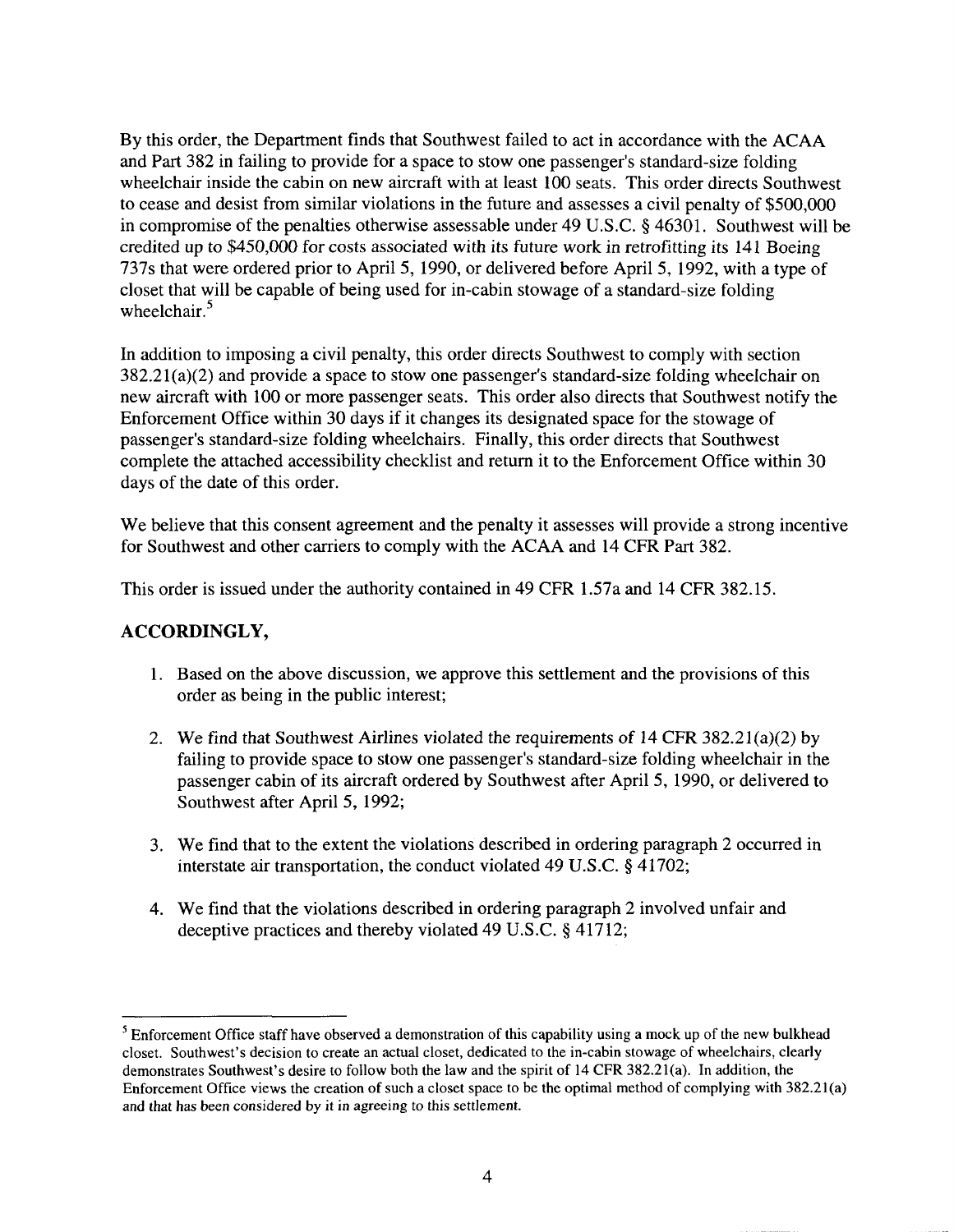- 5. We order Southwest Airlines and its successors and assigns to cease and desist from further violations of 14 **CFR** 382.21(a)(2) and 49 **U.S.C.\$6** 41702,41705, and 41712 by engaging in the conduct described in ordering paragraph *26;*
- *6.* Southwest Airlines is assessed a civil penalty of \$500,000 in compromise of civil penalties that might otherwise be assessed for the violations found in ordering paragraphs 2, of which:
	- a. \$50,000 shall be due and payable within 15 days after the service date of this order;
	- b. \$450,000 may be offset by Southwest's future retrofitting expenditures associated with installing a new bulkhead closet large enough to fit a standard size folding wheelchair on each of its 141 Boeing 737 aircraft that are not required to comply with 14 CFR 382.21  $(a)(2)^7$ ;
- 7. Within 30 days of the service date of this order, Southwest shall provide DOT with a statement with supporting documentation verifying the cost of the offsets listed in paragraph *6* above. The statement shall show the projected or actual cost of the offset, a detailed explanation of the method used by Southwest to determine the projected or actual cost, and a sworn and certified statement from an appropriate company official testifying that the descriptions and documentation are true and complete to the best of that official's knowledge;
- **8.** Within 18 months after the service date of this order, Southwest shall provide a sworn and certified statement from an appropriate company official testifying that the projected expenditures described in paragraphs *6* and 7 have been made, and, to the extent that \$450,000 is not expended, that amount shall become due and payable by Southwest at that time;
- **9.** Southwest Airlines shall ensure that each aircraft it orders after the service date of this order has space within the passenger cabin to stow one standard-size folding wheelchair;
- 10. Southwest Airlines shall notify the Enforcement Office within 30 days if it changes in any manner its designated space to stow passengers' standard-size folding wheelchairs;
- 11. Southwest Airlines shall complete the attached accessibility checklist and return it to the Enforcement Office within 30 days of the date of this order;

<sup>&</sup>lt;sup>6</sup> In the context of this overall settlement, the Enforcement Office accepts the fact that it will take Southwest 14 months from the service date of this order to come into full compliance with the wheelchair stowage requirements.

 $7$  The cost associated with these modifications is estimated by Southwest to be over \$2,880,000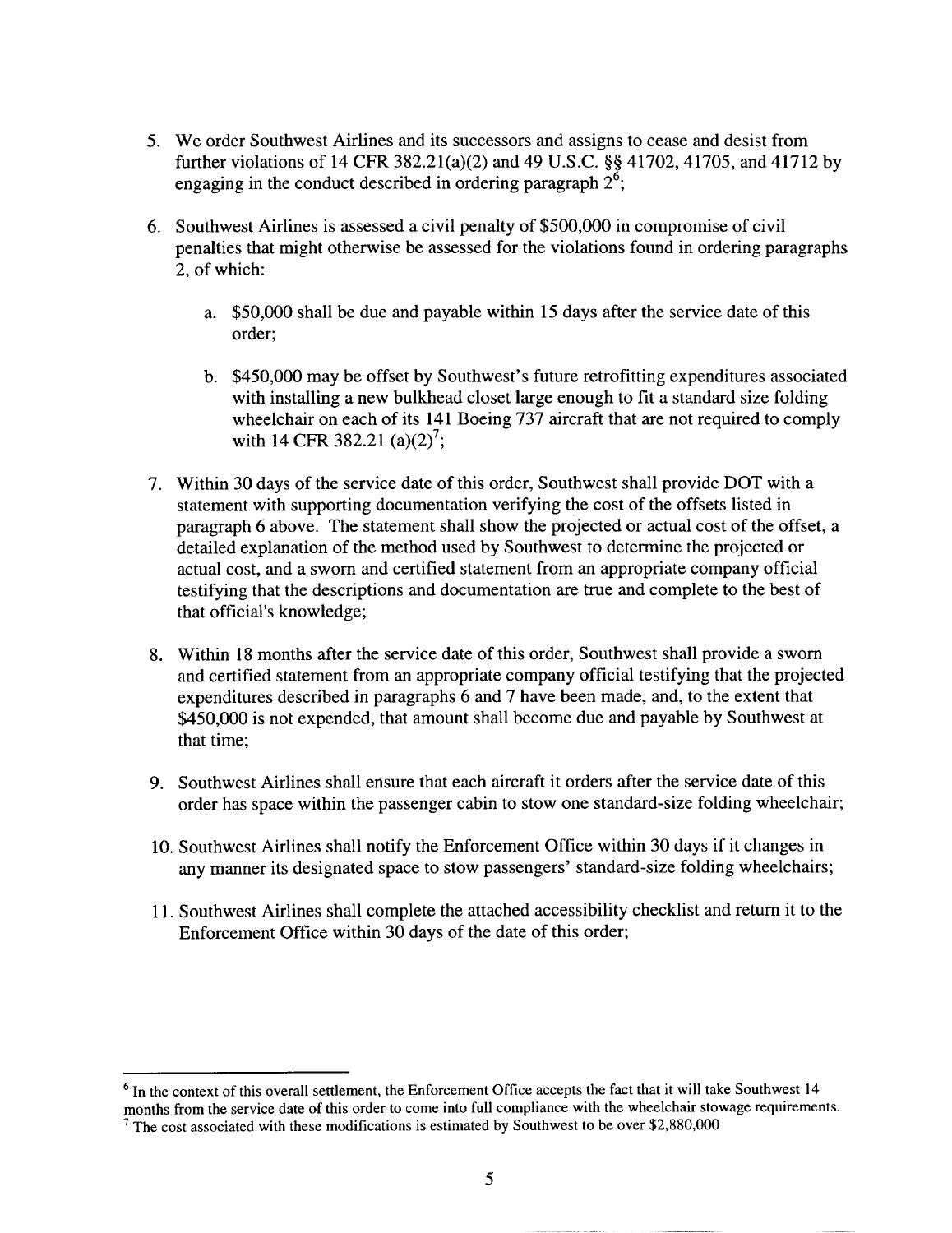12. Payments made pursuant to this order shall be made by wire transfer through the Federal Reserve Communications System, commonly known as "Fed Wire," to the account of the **U.S.** Treasury. Instructions on the payment of civil penalties are attached. Failure to pay the penalty as ordered will subject Southwest Airlines to the assessment of interest, penalty, and collection charges under the Debt Collection Act.

This order will become a final order of the Department 10 days after its service date unless a timely petition for review is filed or the Department takes review on its own motion.

**BY:** 

 $\sim 10^7$ 

ROSALIND A. KNAPP Deputy General Counsel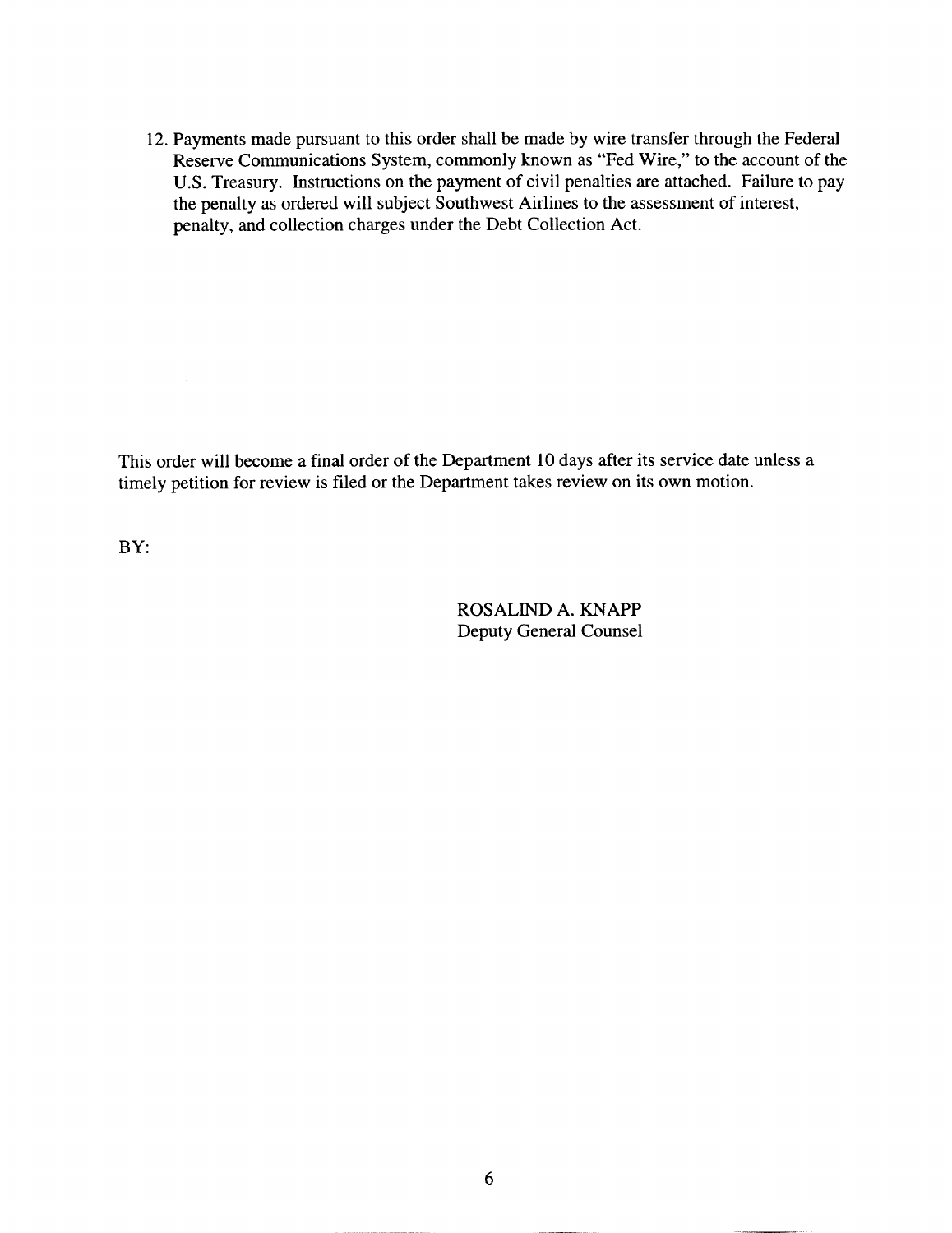# **CHECKLIST: AIRCRAFT COMPLIANCE WITH DISABILITY RULES**

Please fill out and certify as correct the following checklist. Fill out one checklist for each type of aircraft the carrier currently operates. If you do not have enough room on this sheet to provide the requested information, please provide the information on a separate sheet and attach it to the checklist.

Airline Name:

Aircraft type and series (e.g., 737-400):

Number of such aircraft:

PART **I** GENERAL CONDITIONS FOR INSPECTION

Are the aircraft operated under 14 CFR **Part** 121?

Do the aircraft have 30 or more passenger seats?

Are the following true?

- 1) The aircraft were ordered by the original customer after April 5, 1990 (Yes/No)
- 2) The aircraft were delivered to the original customer after April 5, 1992 (Yes/No)
- 3) The aircraft cabin has been refurbished since April 5, 1990 (Yes/No)

If the answers to items (1) through **(3)** are *all* **no,** stop here; terminate the certification of this particular type of aircraft.

#### **PARTI1 PRELIMINARY INFORMATION**

Number of passenger seats: Number of aisles: Date aircraft ordered by original customer: Date delivered to original customer: Original customer: If current operator was not original customer, date aircraft delivered to current operator: Has the cabin been refurbished since April 5, 1990? If yes, date the refurbishment was completed: During refurbishment: • Were existing seats replaced with newly manufactured seats?

- Were closets replaced or new closets installed?
- *0* Were lavatories replaced or new lavatories installed?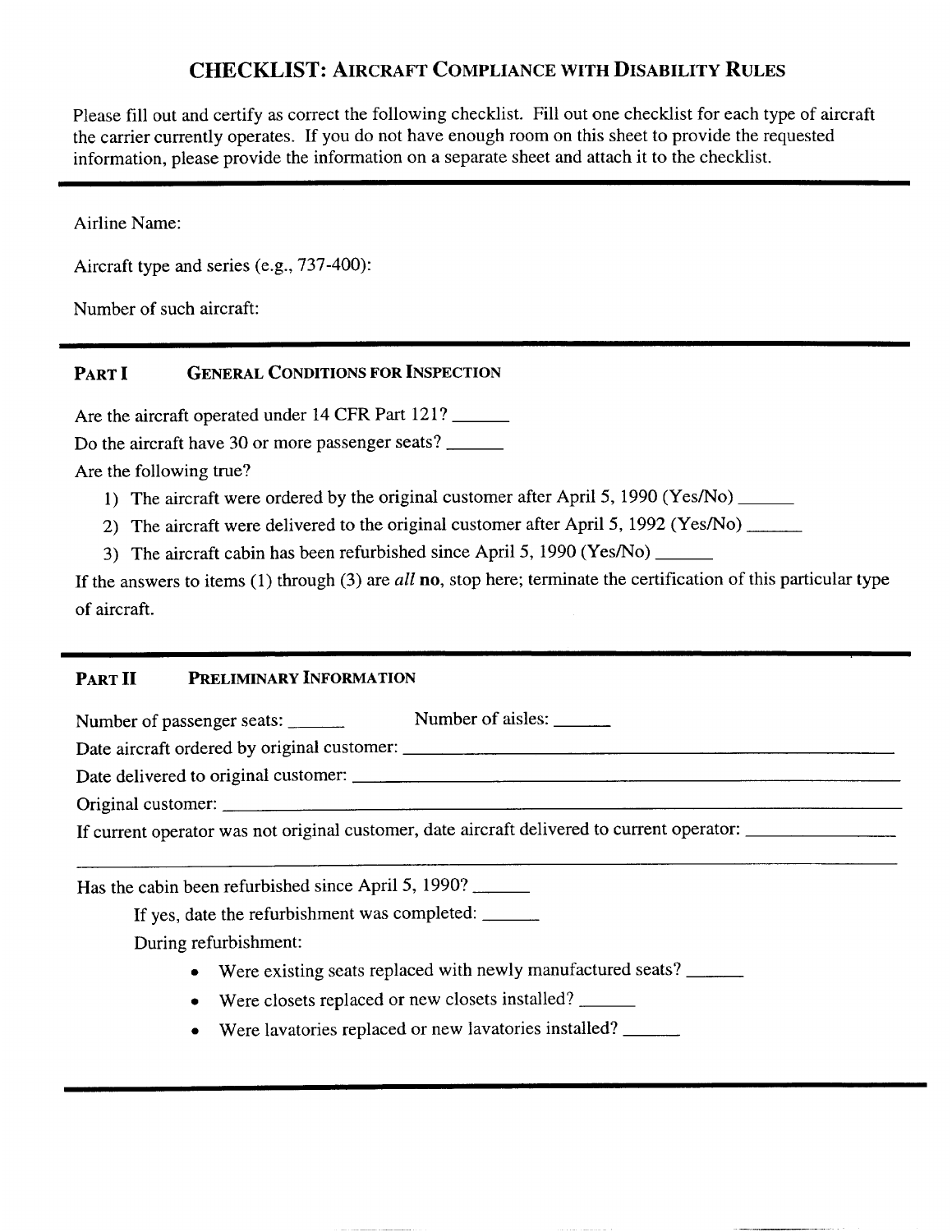# PART **III** MOVABLE ARMRESTS

| Number of passenger aisle seats: |                                                                                                           |                                                                                                                |
|----------------------------------|-----------------------------------------------------------------------------------------------------------|----------------------------------------------------------------------------------------------------------------|
|                                  | First class: Business class: Coach class: Aircraft Total                                                  |                                                                                                                |
|                                  | Number of passenger aisle seats that have a movable armrest on the aisle <sup>1</sup> :                   |                                                                                                                |
|                                  | First class: Business class: Coach class: Aircraft Total                                                  |                                                                                                                |
|                                  |                                                                                                           | Number of passenger aisle seats that do not have a movable armrest on the aisle because it was not feasible    |
|                                  | (for example, the armrest included an integrated tray table or entertainment system):                     |                                                                                                                |
|                                  | First class: Business class: Coach class: Aircraft Total ______                                           |                                                                                                                |
|                                  | Number of passenger aisle seats in exit rows where passengers with disabilities are not permitted to sit: |                                                                                                                |
|                                  | First class: Business class: Coach class: Aircraft Total                                                  |                                                                                                                |
|                                  |                                                                                                           | How does the carrier ensure that individuals with disabilities, including mobility impairments, readily obtain |
|                                  |                                                                                                           |                                                                                                                |
|                                  |                                                                                                           |                                                                                                                |

### **PART IV ACCESSIBLE LAVATORY**

Complete this section only for twin-aisle aircraft. Before inspecting the lavatories, review the following:

~~ \_\_\_\_\_\_\_\_\_~~~~~~

### **9** 382.21 Aircraft accessibility

(a)(3) Aircraft with more than one aisle in which lavatories are provided shall include at least one accessible lavatory. This lavatory shall permit a qualified individual with a disability to enter, maneuver within as necessary to use all lavatory facilities, and leave, by means of the aircraft's on-board wheelchair. The accessible lavatory shall afford privacy to persons using the on-board wheelchair equivalent to that afforded ambulatory users. The lavatory shall provide door locks, accessible call buttons, grab bars, faucets and other controls, and dispensers usable by qualified individuals with a disability, including wheelchair users and persons with manual impairments.

Based on your inspection, is there at least one accessible lavatory as described above?

### **PART V AIRLINE ON-BOARD WHEELCHAIR**

Complete this section only for aircraft that have more than 60 seats and an accessible lavatory.<sup>2</sup>

If the aircraft has more than 60 seats *and* an accessible lavatory (as described in Part IV), is the aircraft equipped with a permanent airline on-board wheelchair? Yes/No

If yes, briefly describe the location and type of stowage space for this wheelchair (e.g., "closet in front of first class cabin"):

<sup>&</sup>lt;sup>1</sup> Note: some movable aisle armrests will not lift until a button is pushed or a lever is pulled.

Complete this section if the aircraft (with more than 60 seats) has an accessible lavatory, even **if** it has only one aisle and thus **is**  not *required* to have an accessible lavatory.